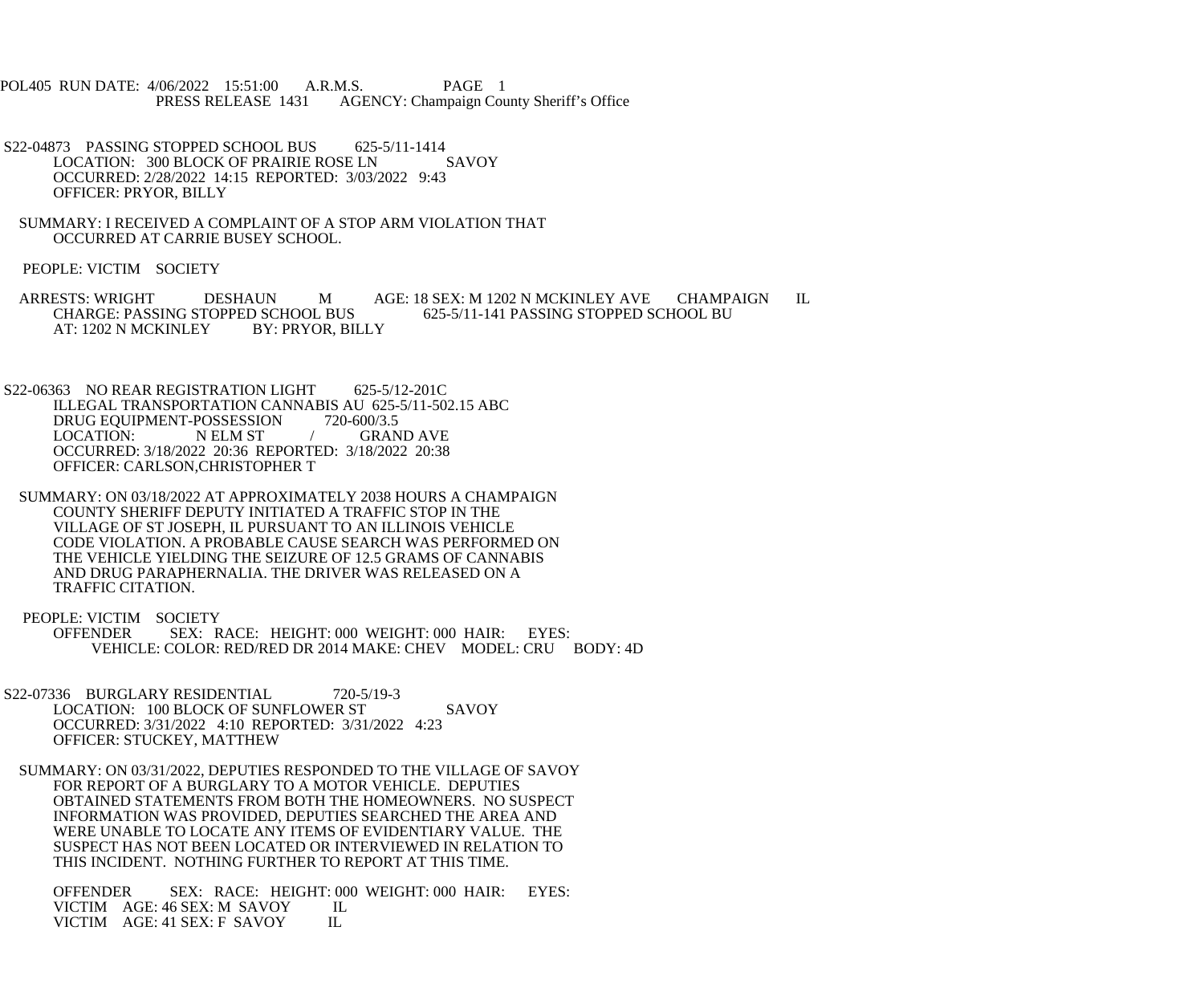POL405 RUN DATE: 4/06/2022 15:51:00 A.R.M.S. PAGE 2<br>PRESS RELEASE 1431 AGENCY: Champaign Cou AGENCY: Champaign County Sheriff's Office

S22-07658 THEFT OVER \$500 720-5/16-1<br>CRIMINAL DAMAGE TO PROPERTY 720-5/21-1 CRIMINAL DAMAGE TO PROPERTY LOCATION: 1800 BLOCK OF CR 2400N URBANA OCCURRED: 4/01/2022 19:00 REPORTED: 4/04/2022 7:23 OFFICER: FLOYD,CODY L

 SUMMARY: ON 4/4/22 AT APPROXIMATELY 07:23 HOURS, A CHAMPAIGN COUNTY SHERIFF'S DEPUTY WAS DISPATCHED TO THE 1800 BLOCK OF CR 2400N IN STANTON TOWNSHIP FOR THE REPORT OF A BURGLARY TO A TRAILER. THE VICTIM WAS INTERVIEWED AND A REPORT WAS TAKEN. NO SUSPECT INFORMATION IS AVAILABLE AT THIS TIME.

PROPERTY: STOLEN 1 POWER TOOL-SHOP

- STOLEN 1 POWER TOOL-SHOP
- STOLEN 1 POWER TOOL-SHOP
- STOLEN 1 POWER TOOL-SHOP
- STOLEN 1 POWER TOOL-SHOP
- STOLEN 1 POWER TOOL-SHOP
- STOLEN 5 POWER TOOL-SHOP
- STOLEN 1 POWER TOOL-SHOP
- STOLEN 1 POWER TOOL-SHOP
- STOLEN 1 POWER TOOL-SHOP
- STOLEN 4 POWER TOOL-SHOP
- STOLEN 3 POWER TOOL-SHOP
- STOLEN 1 POWER TOOL-SHOP
- STOLEN 3 POWER TOOL-SHOP
- STOLEN 1 POWER TOOL-SHOP
- STOLEN 6 POWER TOOL-SHOP
- STOLEN 1 TOOL
- STOLEN 1 POWER TOOL-SHOP
- STOLEN 1 POWER TOOL-SHOP
- STOLEN 1 POWER TOOL-SHOP
- STOLEN 1 TOOL